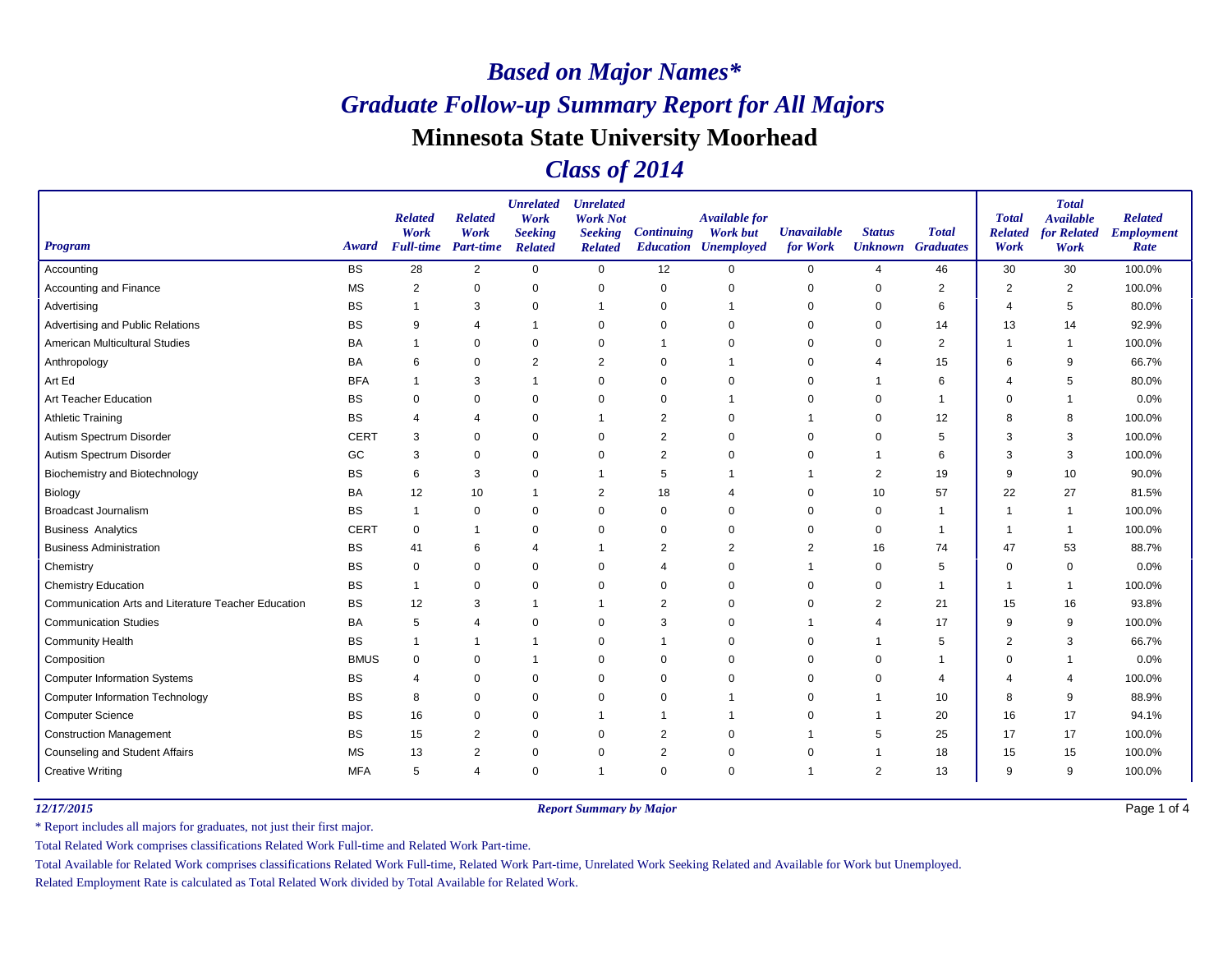## *Class of 2014*

| <b>Program</b>                           | Award       | <b>Related</b><br>Work<br><b>Full-time</b> | <b>Related</b><br>Work<br><b>Part-time</b> | <b>Unrelated</b><br>Work<br><b>Seeking</b><br><b>Related</b> | <b>Unrelated</b><br><b>Work Not</b><br><b>Seeking</b><br><b>Related</b> | <b>Continuing</b> | <b>Available for</b><br><b>Work but</b><br><b>Education Unemployed</b> | <b>Unavailable</b><br>for Work | <b>Status</b><br><b>Unknown</b> Graduates | <b>Total</b>   | <b>Total</b><br><b>Related</b><br>Work | <b>Total</b><br><b>Available</b><br>for Related<br>Work | <b>Related</b><br><b>Employment</b><br>Rate |
|------------------------------------------|-------------|--------------------------------------------|--------------------------------------------|--------------------------------------------------------------|-------------------------------------------------------------------------|-------------------|------------------------------------------------------------------------|--------------------------------|-------------------------------------------|----------------|----------------------------------------|---------------------------------------------------------|---------------------------------------------|
| <b>Criminal Justice</b>                  | <b>BA</b>   | 22                                         | 8                                          | 5                                                            | 4                                                                       | 9                 | $\overline{2}$                                                         | 0                              | 8                                         | 58             | 30                                     | 37                                                      | 81.1%                                       |
| Curriculum and Instruction               | <b>MS</b>   | 19                                         | 2                                          | $\mathbf 0$                                                  | 0                                                                       | 0                 | $\mathbf 0$                                                            | $\mathbf 0$                    | $\mathbf{1}$                              | 22             | 21                                     | 21                                                      | 100.0%                                      |
| Early Childhood Education -Non-Licensure | <b>BA</b>   | $\mathbf 0$                                | $\mathbf 0$                                | $\mathbf 0$                                                  | 0                                                                       | $\overline{1}$    | $\mathbf 0$                                                            | 0                              | 0                                         | -1             | $\mathbf 0$                            | $\mathbf 0$                                             | 0.0%                                        |
| Early Childhood Teacher Education        | <b>BS</b>   | 20                                         | 5                                          | $\Omega$                                                     | $\mathbf 0$                                                             | 4                 | $\Omega$                                                               | 0                              | 0                                         | 29             | 25                                     | 25                                                      | 100.0%                                      |
| <b>East Asian Studies</b>                | BA          | $\mathbf 0$                                | $\mathbf 0$                                | $\Omega$                                                     | $\overline{1}$                                                          | 2                 | $\Omega$                                                               | $\mathbf 0$                    | 1                                         | $\overline{4}$ | $\Omega$                               | $\mathbf 0$                                             | #Num!                                       |
| Economics                                | <b>BA</b>   | 2                                          |                                            | $\mathbf 0$                                                  | $\mathbf 0$                                                             | 5                 | $\mathbf 0$                                                            | 0                              | 1                                         | 9              | 3                                      | 3                                                       | 100.0%                                      |
| <b>Educational Leadership</b>            | <b>MS</b>   | 18                                         | 2                                          | $\Omega$                                                     |                                                                         | $\overline{4}$    | 1                                                                      | 0                              | 3                                         | 29             | 20                                     | 21                                                      | 95.2%                                       |
| <b>Educational Leadership</b>            | <b>SPEC</b> | $\mathbf{1}$                               | $\pmb{0}$                                  | $\mathbf 0$                                                  | 0                                                                       | $\mathbf 0$       | $\Omega$                                                               | $\mathbf 0$                    | 0                                         | $\mathbf 1$    | $\overline{1}$                         | $\overline{1}$                                          | 100.0%                                      |
| <b>Elementary Inclusive Education</b>    | <b>BS</b>   | 57                                         | 12                                         | $\mathbf 0$                                                  | $\mathbf 0$                                                             | $\overline{2}$    | $\mathbf 0$                                                            |                                | 6                                         | 78             | 69                                     | 69                                                      | 100.0%                                      |
| English                                  | <b>BA</b>   | 5                                          | $\overline{4}$                             | 6                                                            | $\overline{2}$                                                          | $\overline{2}$    | $\mathbf 0$                                                            | $\Omega$                       | 3                                         | 22             | 9                                      | 15                                                      | 60.0%                                       |
| English and Mass Communications          | BA          | 3                                          | 0                                          | $\mathbf 1$                                                  | $\mathbf 0$                                                             | $\mathbf 0$       | $\Omega$                                                               | 0                              | 0                                         | 4              | 3                                      | $\overline{4}$                                          | 75.0%                                       |
| <b>Exercise Science</b>                  | <b>BS</b>   | 8                                          | 10                                         | $\overline{4}$                                               | 3                                                                       | $\overline{7}$    | 4                                                                      | $\Omega$                       | 7                                         | 43             | 18                                     | 26                                                      | 69.2%                                       |
| Film Production                          | <b>BA</b>   | 8                                          | 5                                          | 5                                                            | $\overline{2}$                                                          | $\mathbf 0$       | $\Omega$                                                               | $\mathbf 0$                    | 3                                         | 23             | 13                                     | 18                                                      | 72.2%                                       |
| <b>Film Studies</b>                      | BA          | $\mathbf 0$                                | 2                                          | $\mathbf 1$                                                  | 0                                                                       | $\mathbf 0$       | $\mathbf 0$                                                            | 0                              | 0                                         | 3              | $\overline{2}$                         | 3                                                       | 66.7%                                       |
| Finance                                  | <b>BS</b>   | 17                                         | 2                                          | $\mathbf 0$                                                  | -1                                                                      | 0                 | $\mathbf 0$                                                            |                                | $\overline{2}$                            | 23             | 19                                     | 19                                                      | 100.0%                                      |
| Geosciences                              | <b>BS</b>   | $\overline{2}$                             |                                            | $\Omega$                                                     | -1                                                                      | 2                 | $\mathbf 0$                                                            | $\mathbf 0$                    | 0                                         | 6              | 3                                      | 3                                                       | 100.0%                                      |
| Gerontology                              | BA          | 3                                          | $\mathbf 0$                                | $\mathbf 0$                                                  | 0                                                                       | $\mathbf{1}$      | $\Omega$                                                               |                                | 1                                         | 6              | 3                                      | 3                                                       | 100.0%                                      |
| Gerontology                              | <b>BS</b>   | $\mathbf 0$                                | $\Omega$                                   | $\overline{1}$                                               | $\mathbf 0$                                                             | $\mathbf 0$       | $\Omega$                                                               | $\Omega$                       | $\Omega$                                  | -1             | $\Omega$                               | $\overline{\mathbf{1}}$                                 | 0.0%                                        |
| <b>Graphic Communications</b>            | <b>BS</b>   | 11                                         | 5                                          | $\overline{2}$                                               | $\overline{1}$                                                          | $\mathbf 0$       | 5                                                                      | $\mathbf 0$                    | $\overline{2}$                            | 26             | 16                                     | 23                                                      | 69.6%                                       |
| <b>Graphic Design</b>                    | <b>BFA</b>  | $\overline{4}$                             | $\mathbf 0$                                | 0                                                            | 0                                                                       | $\mathbf 0$       | $\Omega$                                                               | 0                              | 0                                         | 4              | 4                                      | $\overline{4}$                                          | 100.0%                                      |
| <b>Health Services Administration</b>    | <b>BS</b>   | 4                                          |                                            | $\overline{1}$                                               | $\overline{2}$                                                          | $\overline{2}$    | 3                                                                      | $\Omega$                       | 1                                         | 14             | 5                                      | 9                                                       | 55.6%                                       |
| <b>Health Teacher Education</b>          | <b>BS</b>   | $\overline{2}$                             | $\overline{2}$                             | $\Omega$                                                     | $\mathbf 0$                                                             | $\mathbf 0$       | $\mathbf 0$                                                            | $\mathbf 0$                    | 4                                         | 8              | 4                                      | $\overline{4}$                                          | 100.0%                                      |
| History                                  | BA          | 2                                          | $\overline{2}$                             | 3                                                            | 3                                                                       | $\overline{2}$    | $\Omega$                                                               | 0                              | 4                                         | 16             | $\overline{4}$                         | $\overline{7}$                                          | 57.1%                                       |
| <b>International Studies</b>             | BS          | $\mathbf 0$                                | $\mathbf 0$                                | $\mathbf{1}$                                                 | $\mathbf 0$                                                             | $\mathbf 0$       | $\Omega$                                                               | $\mathbf 0$                    | 1                                         | $\overline{2}$ | $\Omega$                               | $\overline{1}$                                          | 0.0%                                        |
| Koda'ly                                  | GC          | 2                                          | $\mathbf 0$                                | $\mathbf 0$                                                  | $\mathbf 0$                                                             | $\mathbf 0$       | $\mathbf 0$                                                            | $\mathbf 0$                    | 1                                         | 3              | $\overline{2}$                         | $\overline{2}$                                          | 100.0%                                      |
| <b>Legal Studies</b>                     | <b>BA</b>   | $\mathbf 1$                                | 0                                          | $\mathbf 0$                                                  | -1                                                                      | $\overline{2}$    | $\Omega$                                                               | 0                              | $\overline{2}$                            | 6              | $\overline{\phantom{a}}$               | -1                                                      | 100.0%                                      |
| <b>Liberal Arts</b>                      | AA          | $\overline{2}$                             | 0                                          | 0                                                            | -1                                                                      | 5                 | $\mathbf 0$                                                            |                                | $\overline{2}$                            | 11             | $\overline{2}$                         | $\overline{2}$                                          | 100.0%                                      |
| <b>Liberal Arts</b>                      | <b>MLA</b>  | $\mathbf{1}$                               | $\mathbf 0$                                | $\mathbf 0$                                                  | $\mathbf 0$                                                             | $\mathbf 0$       | $\mathbf 0$                                                            | $\mathbf 0$                    | $\mathbf{1}$                              | 2              | $\overline{1}$                         | $\overline{\mathbf{1}}$                                 | 100.0%                                      |

*12/17/2015 Report Summary by Major*

Page 2 of 4

\* Report includes all majors for graduates, not just their first major.

Total Related Work comprises classifications Related Work Full-time and Related Work Part-time.

Total Available for Related Work comprises classifications Related Work Full-time, Related Work Part-time, Unrelated Work Seeking Related and Available for Work but Unemployed.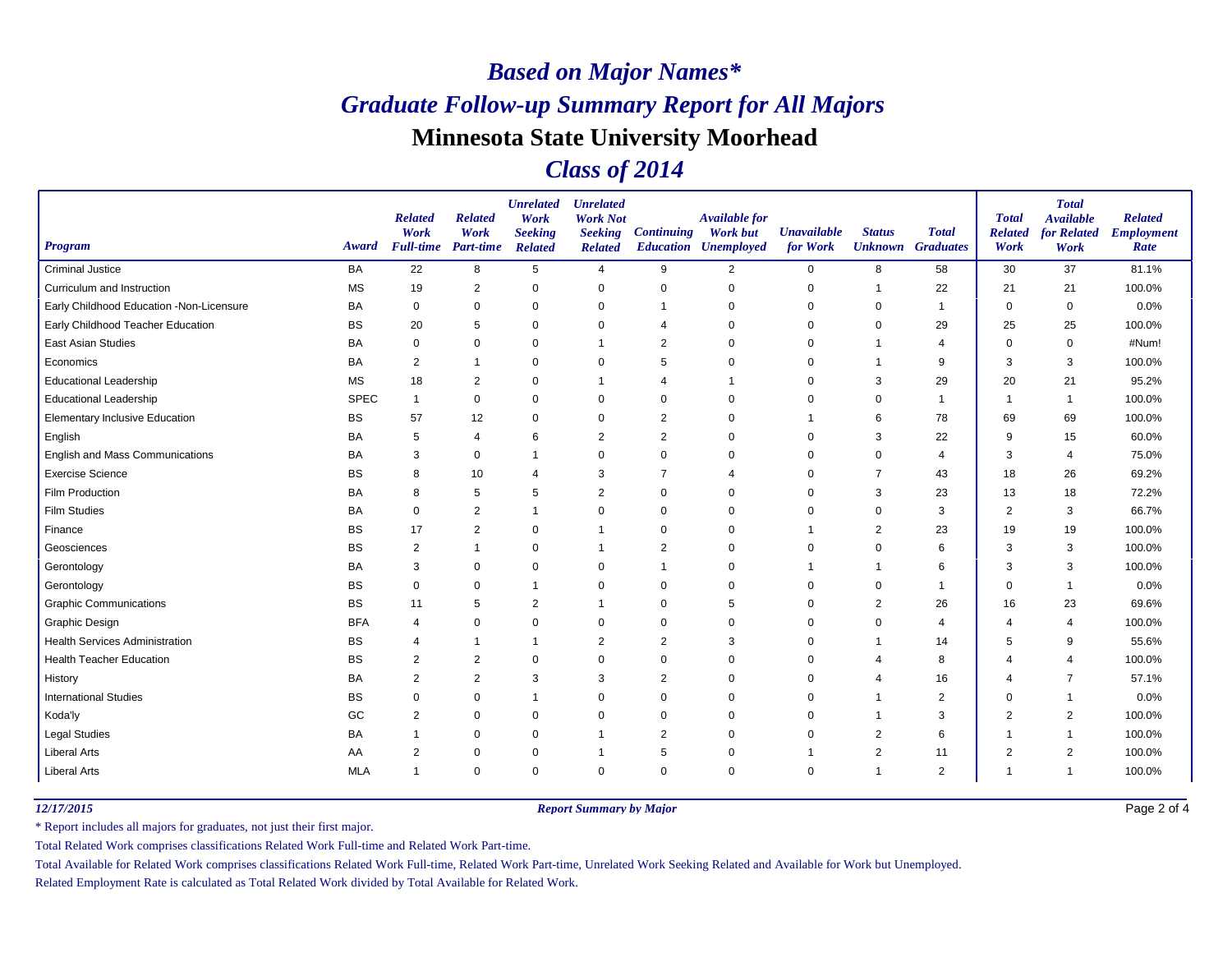## *Class of 2014*

| <b>Program</b>                       | Award       | <b>Related</b><br>Work<br><b>Full-time</b> | <b>Related</b><br>Work<br><b>Part-time</b> | <b>Unrelated</b><br>Work<br><b>Seeking</b><br><b>Related</b> | <b>Unrelated</b><br><b>Work Not</b><br><b>Seeking</b><br><b>Related</b> | <b>Continuing</b> | Available for<br><b>Work but</b><br><b>Education Unemployed</b> | <b>Unavailable</b><br>for Work | <b>Status</b><br><b>Unknown</b> Graduates | <b>Total</b>   | <b>Total</b><br><b>Related</b><br>Work | <b>Total</b><br><b>Available</b><br>for Related<br>Work | <b>Related</b><br><b>Employment</b><br>Rate |
|--------------------------------------|-------------|--------------------------------------------|--------------------------------------------|--------------------------------------------------------------|-------------------------------------------------------------------------|-------------------|-----------------------------------------------------------------|--------------------------------|-------------------------------------------|----------------|----------------------------------------|---------------------------------------------------------|---------------------------------------------|
| <b>Life Science Education</b>        | <b>BS</b>   | $\overline{4}$                             | $\mathbf 0$                                | $\mathbf 0$                                                  | $\mathbf 0$                                                             | $\overline{1}$    | $\mathbf 0$                                                     | $\mathbf 0$                    | $\mathbf 0$                               | 5              | $\overline{4}$                         | $\overline{4}$                                          | 100.0%                                      |
| <b>Mass Communications</b>           | <b>BS</b>   | 19                                         | 9                                          | $\overline{4}$                                               | 7                                                                       | $\overline{1}$    | $\overline{4}$                                                  | $\mathbf 0$                    | 1                                         | 45             | 28                                     | 36                                                      | 77.8%                                       |
| Mathematics                          | <b>BS</b>   | -1                                         | $\mathbf 0$                                | $\mathbf 0$                                                  | $\mathbf 0$                                                             | 0                 | 0                                                               | $\mathbf 0$                    | $\overline{2}$                            | 3              | -1                                     | -1                                                      | 100.0%                                      |
| <b>Mathematics Teacher Education</b> | <b>BS</b>   | 8                                          | 3                                          | $\Omega$                                                     | 0                                                                       | 2                 | $\Omega$                                                        | $\mathbf 0$                    | 0                                         | 13             | 11                                     | 11                                                      | 100.0%                                      |
| Medical Laboratory Science           | BS          | $\overline{2}$                             | $\mathbf 0$                                | $\mathbf 0$                                                  | 0                                                                       | $\mathbf 0$       | $\Omega$                                                        | 0                              | $\mathbf 0$                               | 2              | $\overline{2}$                         | $\overline{2}$                                          | 100.0%                                      |
| Multimedia Journalism                | <b>BS</b>   |                                            | $\mathbf 1$                                | $\mathbf 0$                                                  | $\mathbf 0$                                                             | $\mathbf 0$       | 0                                                               | 0                              |                                           | 3              | $\overline{2}$                         | $\overline{2}$                                          | 100.0%                                      |
| Music                                | <b>BA</b>   |                                            | 0                                          | $\Omega$                                                     |                                                                         | 0                 | $\Omega$                                                        | 0                              |                                           | 3              | 1                                      | $\overline{1}$                                          | 100.0%                                      |
| <b>Music Industry</b>                | BA          | -1                                         | $\overline{2}$                             | $\mathbf 1$                                                  | 0                                                                       | 0                 | $\mathbf 0$                                                     | 0                              | 0                                         |                | 3                                      | $\overline{4}$                                          | 75.0%                                       |
| Music Industry                       | <b>BMUS</b> | $\mathbf 0$                                | $\mathbf 0$                                | $\mathbf 0$                                                  | $\mathbf 0$                                                             | 3                 | $\mathbf 0$                                                     | $\mathbf 0$                    | $\mathbf 0$                               | 3              | $\mathbf 0$                            | 0                                                       | 0.0%                                        |
| Music Performance                    | <b>BMUS</b> | 0                                          | $\mathbf{1}$                               | $\Omega$                                                     | 0                                                                       | $\overline{1}$    | $\Omega$                                                        | $\Omega$                       | $\Omega$                                  | 2              | 1                                      | $\overline{1}$                                          | 100.0%                                      |
| Music Teacher Education              | <b>BS</b>   | 3                                          | $\mathbf 1$                                | $\mathbf 0$                                                  | 0                                                                       | $\mathbf 0$       | $\mathbf 0$                                                     | 0                              | 2                                         | 6              | 4                                      | $\overline{4}$                                          | 100.0%                                      |
| Nursing                              | <b>BSN</b>  | 28                                         | 8                                          | $\mathbf 0$                                                  | $\mathbf 0$                                                             | 12                | $\overline{2}$                                                  | $\Omega$                       | 13                                        | 63             | 36                                     | 38                                                      | 94.7%                                       |
| Nursing                              | <b>MS</b>   | 10                                         | $\mathbf 1$                                | $\mathbf 0$                                                  | $\mathbf 0$                                                             | $\overline{1}$    | $\Omega$                                                        | $\mathbf 0$                    | 3                                         | 15             | 11                                     | 11                                                      | 100.0%                                      |
| <b>Nursing Practice</b>              | <b>DNP</b>  | $\mathbf 0$                                | 0                                          | $\mathbf 0$                                                  | 0                                                                       | 0                 | $\mathbf 0$                                                     | 0                              | -1                                        | $\mathbf{1}$   | 0                                      | 0                                                       | 0.0%                                        |
| <b>Operations Management</b>         | <b>BS</b>   | 11                                         | 3                                          | $\mathbf 0$                                                  | 3                                                                       | $\overline{2}$    | $\mathbf 0$                                                     |                                | 3                                         | 23             | 14                                     | 14                                                      | 100.0%                                      |
| Paralegal                            | <b>BS</b>   | 6                                          | $\overline{2}$                             | $\mathbf 0$                                                  | 0                                                                       | $\mathbf 0$       | -1                                                              | 0                              | $\mathbf 0$                               | 9              | 8                                      | 9                                                       | 88.9%                                       |
| Philosophy                           | BA          | 0                                          | 0                                          | 3                                                            | 0                                                                       | -1                | $\overline{2}$                                                  | 0                              | 4                                         | 10             | $\Omega$                               | 5                                                       | 0.0%                                        |
| Photojournalism                      | <b>BS</b>   | $\mathbf{1}$                               | 0                                          | $\mathbf 0$                                                  | 0                                                                       | $\mathbf 0$       | $\Omega$                                                        | $\mathbf 0$                    | $\mathbf 0$                               | $\mathbf{1}$   | 1                                      | $\overline{1}$                                          | 100.0%                                      |
| <b>Physical Education</b>            | <b>BS</b>   | 3                                          | 3                                          | $\overline{1}$                                               | $\mathbf 0$                                                             | $\mathbf 0$       | $\Omega$                                                        | 0                              | $\overline{7}$                            | 14             | 6                                      | $\overline{7}$                                          | 85.7%                                       |
| Physical Education (non-teaching)    | BA          | 0                                          | 0                                          | $\mathbf 0$                                                  |                                                                         |                   | $\Omega$                                                        | 0                              | $\mathbf 0$                               | $\overline{c}$ | $\Omega$                               | $\mathbf 0$                                             | #Num!                                       |
| Physics                              | <b>BS</b>   | $\overline{2}$                             | $\mathbf 0$                                | $\mathbf 0$                                                  | $\mathbf 0$                                                             |                   | $\mathbf 0$                                                     | $\mathbf 0$                    |                                           | 4              | $\overline{2}$                         | $\overline{2}$                                          | 100.0%                                      |
| <b>Physics Education</b>             | <b>BS</b>   | $\mathbf 0$                                |                                            | $\mathbf 0$                                                  | $\mathbf 0$                                                             | $\mathbf 0$       | $\Omega$                                                        | 0                              | $\mathbf 0$                               | 1              | 1                                      | $\overline{1}$                                          | 100.0%                                      |
| <b>Political Science</b>             | BA          | 4                                          | 2                                          | $\overline{1}$                                               | -1                                                                      | 3                 | $\Omega$                                                        | 2                              |                                           | 14             | 6                                      | $\overline{7}$                                          | 85.7%                                       |
| Professional Portfolio Development   | <b>CERT</b> | $\mathbf 0$                                | $\mathbf 0$                                | $\mathbf 0$                                                  | $\mathbf 0$                                                             | $\mathbf 0$       | $\Omega$                                                        | $\mathbf 0$                    |                                           | -1             | $\mathbf 0$                            | $\mathbf 0$                                             | 0.0%                                        |
| Professional Writing                 | <b>CERT</b> | $\overline{2}$                             | $\mathbf 0$                                | $\mathbf 0$                                                  | $\mathbf 0$                                                             | $\overline{1}$    | $\mathbf 0$                                                     | $\mathbf 0$                    | $\mathbf 0$                               | 3              | $\overline{2}$                         | $\overline{2}$                                          | 100.0%                                      |
| Psychology                           | BA          | 14                                         | 3                                          | $\overline{2}$                                               | 3                                                                       | 17                | -1                                                              |                                | 3                                         | 44             | 17                                     | 20                                                      | 85.0%                                       |
| <b>Public Relations</b>              | <b>BS</b>   | $\mathbf 0$                                | $\overline{c}$                             | 0                                                            | 0                                                                       | -1                | 0                                                               | 0                              | 0                                         | 3              | $\overline{2}$                         | $\overline{2}$                                          | 100.0%                                      |
| Publishing                           | <b>CERT</b> | 3                                          | $\mathbf 1$                                | 3                                                            | $\mathbf 0$                                                             | 3                 | $\Omega$                                                        | $\mathbf 0$                    | $\mathbf 0$                               | 10             | 4                                      | $\overline{7}$                                          | 57.1%                                       |

*12/17/2015 Report Summary by Major*

Page 3 of 4

\* Report includes all majors for graduates, not just their first major.

Total Related Work comprises classifications Related Work Full-time and Related Work Part-time.

Total Available for Related Work comprises classifications Related Work Full-time, Related Work Part-time, Unrelated Work Seeking Related and Available for Work but Unemployed.